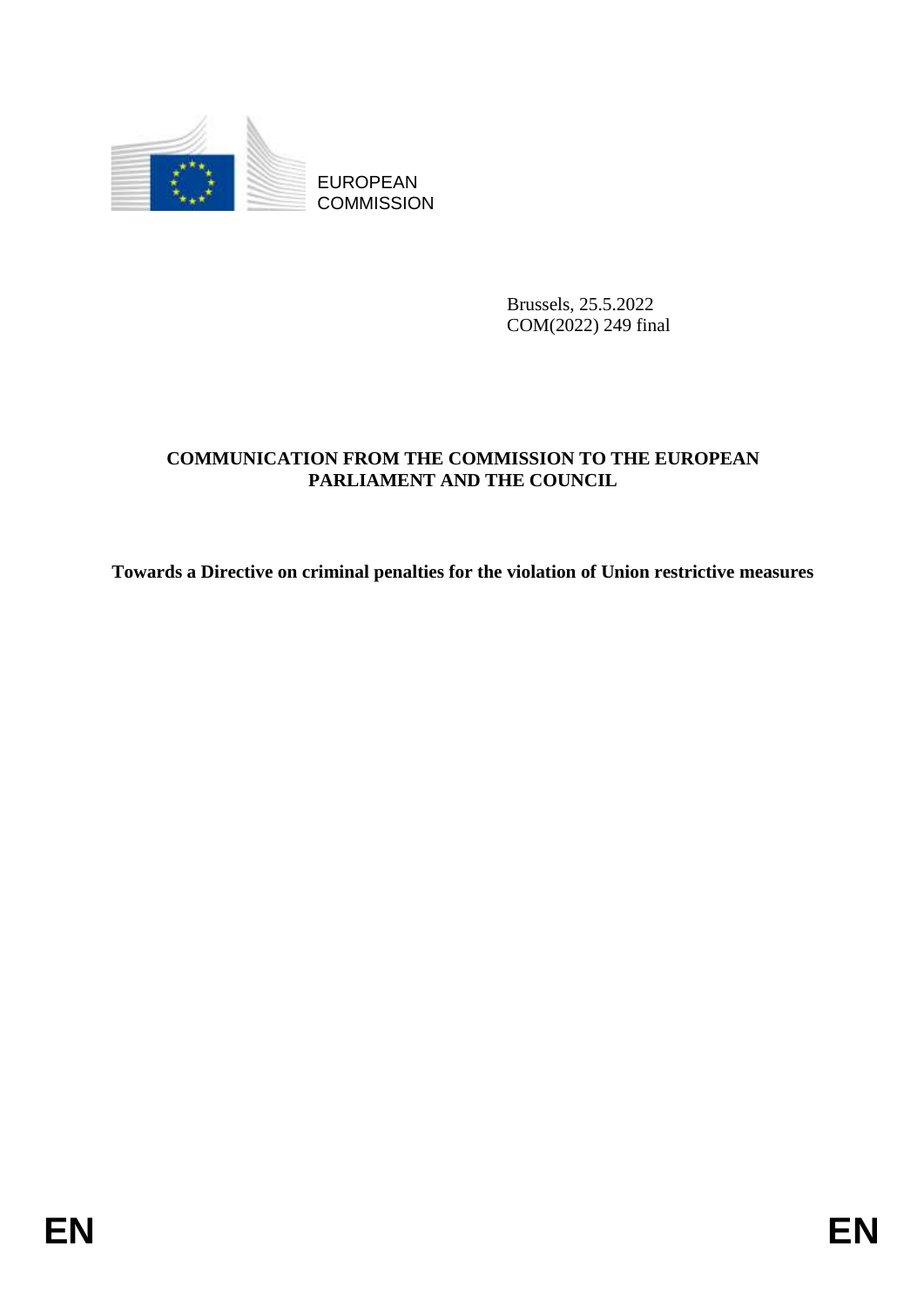## **1. INTRODUCTION**

#### **1.1.Union law on restrictive measures**

Restrictive measures are an essential tool for the promotion of the objectives of the Common Foreign and Security Policy ('CFSP'), as set out in Article 21 of the Treaty on European Union ('TEU'). These objectives include safeguarding the Union's values, maintaining international peace and security as well as consolidating and supporting democracy, the rule of law and human rights.

For the sake of preserving these values, the Union may impose restrictive measures against third countries, entities or individuals. These measures include targeted individual measures, i.e., asset freezes and restrictions on admissions (travel bans), as well as sectoral measures, i.e. arms embargoes or economic and financial measures (e.g. import and export restrictions, restrictions on the provision of certain services, such as banking services)<sup>1</sup>. Currently, the Union has over forty different regimes of restrictive measures in place and their use has intensified in recent times. Some of these regimes implement restrictive measures by the United Nations Security Council and in some cases impose additional restrictions; others are adopted autonomously by the Union. In addition to regimes addressing country-specific situations, the Union has also adopted horizontal regimes targeting the proliferation and use of chemical weapons, cyberattacks, human rights violations and terrorism<sup>2</sup>.

Preserving international peace and security is critical in the current context of Russia's invasion of Ukraine. The Union has put in place a series of restrictive measures against Russian and Belarusian individuals and companies, as well as sectoral measures some of which date back to 2014. In this context, in order to enhance Union-level coordination in the enforcement of these restrictive measures, the Commission set up the 'Freeze and Seize' Task Force, in which Commission services, Member States' representatives and Union agencies, such as Eurojust and Europol, participate<sup>3</sup>. Besides ensuring coordination among Member States, the Task Force seeks to explore the interplay between restrictive measures and criminal law measures.

 $\overline{\phantom{a}}$ <sup>1</sup> The Council adopts restrictive measures. The Council first adopts a CFSP Decision under Article 29 TEU. The measures envisaged in the Council Decision are implemented either at Union or at national level. It has been the practice so far that measures such as arms embargoes or restrictions on admission are implemented directly by the Member States, which are legally bound to act in conformity with CFSP Council Decisions. Other measures interrupting or reducing, in part or completely, economic relations with a third country as well as individual measures freezing funds and economic resources, prohibiting the making available of funds and economic resources, are implemented by means of a Regulation adopted by the Council, acting by qualified majority, on a joint proposal from the High Representative of the Union for Foreign Affairs and Security Policy and the Commission, under Article 215 of the Treaty on the Functioning of the European Union. Anti-circumvention provisions can be found in both types of act.

<sup>2</sup> For an overview, see the EU sanctions Map, available at [https://www.sanctionsmap.eu/#/main.](https://www.sanctionsmap.eu/#/main)

<sup>3</sup> 'Enforcing sanctions against listed Russian and Belarusian oligarchs: Commission's "Freeze and Seize" Task Force steps up work with international partners', Press release European Commission, 17.03.2022, available at [https://ec.europa.eu/commission/presscorner/detail/en/IP\\_22\\_1828;](https://ec.europa.eu/commission/presscorner/detail/en/IP_22_1828) "Freeze and Seize Task Force': Almost €30 billion of assets of Russian and Belarussian oligarchs and entities frozen by the EU so far', Press release European Commission, 08.04.2022, available a[t https://ec.europa.eu/commission/presscorner/detail/en/IP\\_22\\_2373.](https://ec.europa.eu/commission/presscorner/detail/en/IP_22_2373)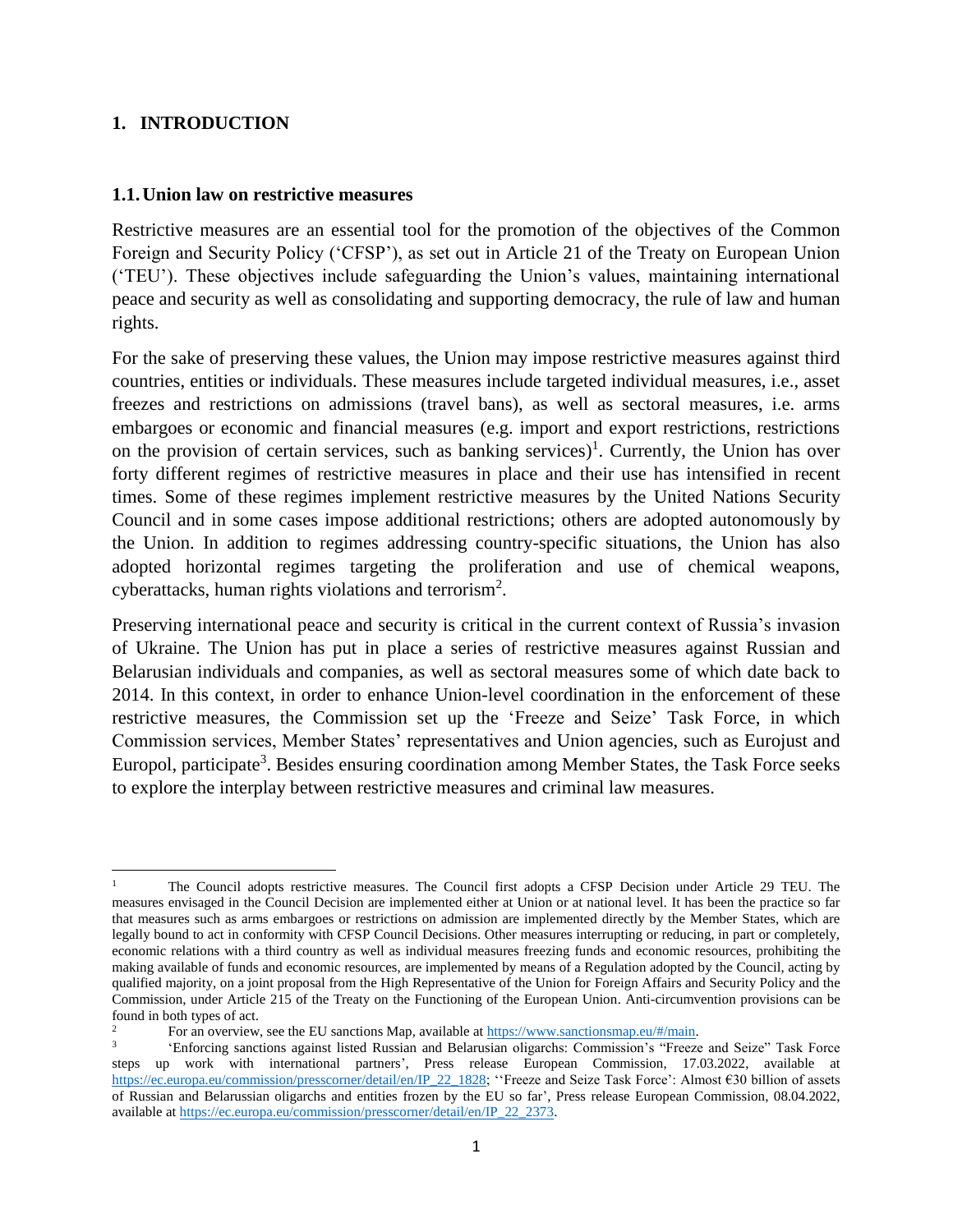#### **1.2.Need to enhance the enforcement of restrictive measures through criminal law**

The implementation and enforcement of restrictive measures are primarily the responsibility of Member States. Competent authorities in Member States must assess whether there has been a infringement of the relevant Council Regulation and take adequate steps. In this regard, Council Regulations adopted pursuant to Article 215 of the Treaty on the Functioning of the European Union ('TFEU') systematically include a provision requiring Member States to adopt national rules providing for effective, proportionate and dissuasive penalties, to be applied in the event of infringements of the provisions of the relevant Regulation<sup>4</sup>. These Regulations generally include:

- the restrictive measures;
- the anti-circumvention clause, which prohibits knowing and intentional participation in activities that seek to circumvent the restrictive measures in question<sup>5</sup>; and
- other obligations, in particular to report on steps taken to implement the restrictive measures (e.g. reporting to authorities the amount of assets that have been frozen).

In the absence of Union-level harmonisation, national systems differ significantly as far as criminalisation of the violation of Union law on restrictive measures ('Union restrictive measures') is concerned. In 12 Member States, the violation of Union restrictive measures is solely a criminal offence. In 13 Member States, the violation of Union restrictive measures can amount to an administrative or a criminal offence<sup>6</sup>. The criteria according to which the conduct falls within one or the other regime category are usually related to its gravity (serious nature), either determined in qualitative (intent, serious negligence) or quantitative (damage) terms<sup>7</sup>, but they are different in each Member State. In two Member States, the specific offence of violation of Union restrictive measures can currently only lead to administrative penalties $8$ .

Penalty systems also differ substantially across the Member States. As regards prison sentences, in 14 Member States, the maximum length of imprisonment is between 2 and 5 years. In eight Member States, maximum sentences between eight and 12 years are possible<sup>9</sup>. The maximum fine that can be imposed for the violation of Union restrictive measures – either as a criminal or as an administrative offence – varies greatly across Member States, ranging from EUR 1 200 to EUR 500 000 $^{10}$ .

 $\overline{\phantom{a}}$ 

<sup>4</sup> For an example, see Article 8 of Council Regulation (EU) No 833/2014 of 31 July 2014 concerning restrictive measures in view of Russia's actions destabilising the situation in Ukraine, consolidated text available at [EUR-Lex -](https://eur-lex.europa.eu/legal-content/EN/TXT/?uri=CELEX%3A02014R0833-20220413) [02014R0833-20220413 -](https://eur-lex.europa.eu/legal-content/EN/TXT/?uri=CELEX%3A02014R0833-20220413) EN - EUR-Lex (europa.eu).

<sup>5</sup> For an example, see Article 12 of Council Regulation (EU) No 833/2014. It is noted that that this clause is also applicable if the restrictive measures have not been breached; it is enough to participate in schemes created to that end.

<sup>6</sup> Genocide Network, *Prosecution of sanctions (restrictive measures) violations in national jurisdictions: a comparative analysis*, 2021, 2021, Annex, available at at [https://www.eurojust.europa.eu/sites/default/files/assets/genocide\\_network\\_report\\_on\\_prosecution\\_of\\_sanctions\\_restrictive\\_mea](https://www.eurojust.europa.eu/sites/default/files/assets/genocide_network_report_on_prosecution_of_sanctions_restrictive_measures_violations_23_11_2021.pdf) [sures\\_violations\\_23\\_11\\_2021.pdf.](https://www.eurojust.europa.eu/sites/default/files/assets/genocide_network_report_on_prosecution_of_sanctions_restrictive_measures_violations_23_11_2021.pdf) In view of a presentation in the Council Working Party on Judicial Cooperation in Criminal Matters (COPEN), the report was also published in Council doc. 7274/22 of 16 March 2022.

<sup>7</sup> Genocide Network, *Prosecution of sanctions (restrictive measures) violations in national jurisdictions: a comparative analysis*, 2021, section 5.1., p. 22.

<sup>8</sup> Idem. 9

Idem, section 5.2., p.23.

<sup>10</sup> Idem, section 5.3., p.24.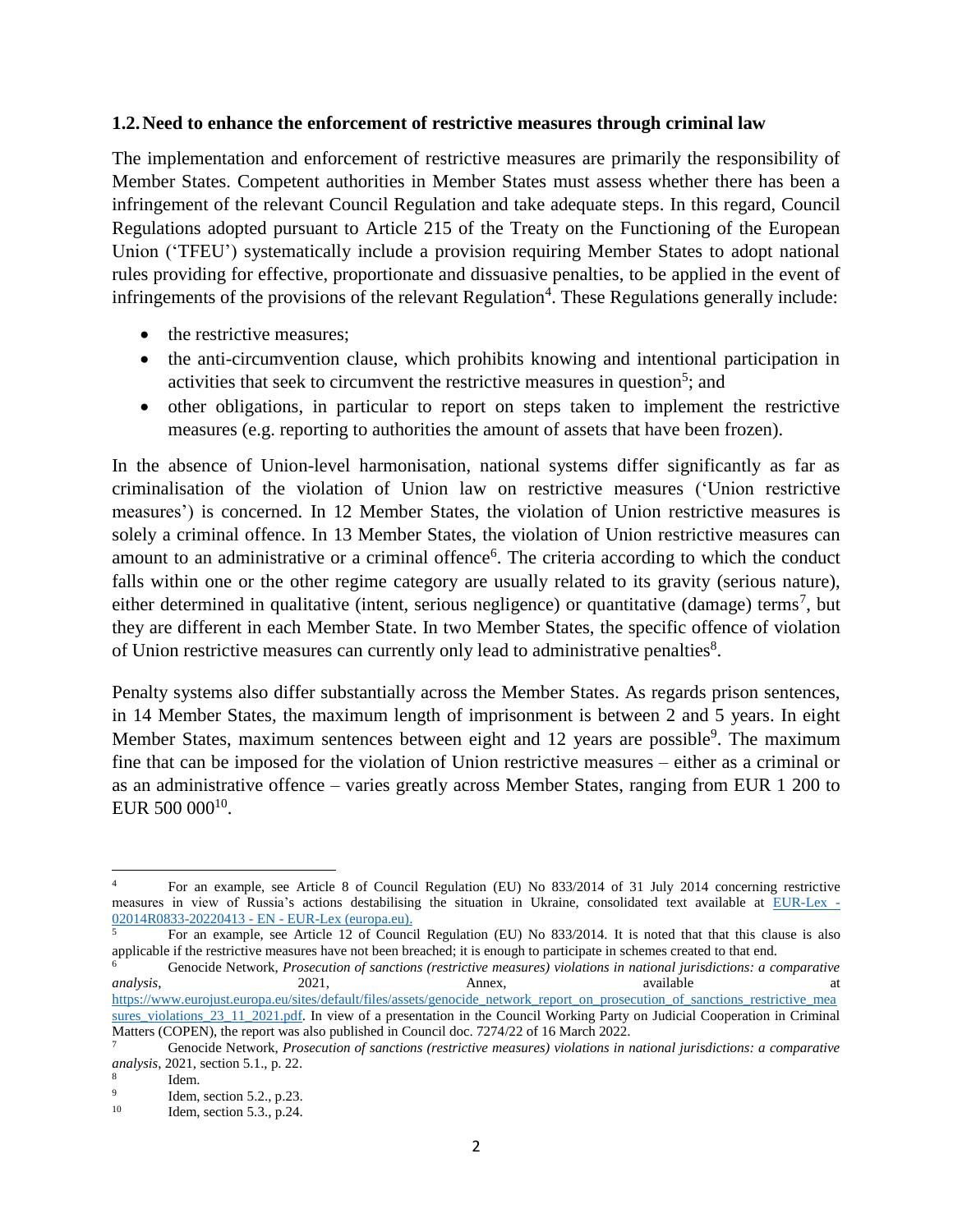14 Member States provide for criminal liability of legal persons for the violation of Union restrictive measures<sup>11</sup>. In addition, twelve Member States provide for administrative penalties, notably fines, which may be imposed on legal persons when their employees or their management violate restrictive measures. Maximum fines for legal persons range from EUR 133 000 to 37.5 million<sup>12</sup>.

The Commission and the High Representative for Foreign Affairs and Security Policy have proposed to strengthen the provision on penalties in Council Regulations 833/2014 and 269/2014 in the framework of the sixth package of restrictive measures in response to the Russian aggression against Ukraine. The amended provisions would oblige Member States to lay down the rules on penalties, including as appropriate criminal penalties, applicable to infringements of the provisions of these regulations. Member States need to take all measures necessary to ensure that they these penalties are properly implemented and applied. The penalties must be effective, proportionate and dissuasive. Member States must also provide for appropriate measures for the confiscation of the proceeds of such infringements. Restrictive measures are adopted on the basis of Article 29 TEU and Article 215 TFEU. While these provisions serve as a legal basis for obliging Member States to lay down penalties, including criminal penalties, neither can be used for definingthe exact types and levels of criminal penalties. The limited impact of obliging Member States to have criminal penalties in place, without approximating criminal definitions and penalties by a Directive based on Article 83 TFEU, means that Member States would still not have a harmonised approach towards confiscation measures, relative to the violation of Union restrictive measures, as well as freezing, management, and confiscation measures as provided for in the current and future Union acquis on asset recovery and confiscation would not apply to the violation of Union restrictive measures. Even if in several Member States the violation of Union restrictive measures has already been criminalised, differences among Member States can lead to a fragmented approach in cross-border cases.

Against this background, the Commission is issuing a proposal for a Council decision on adding the violation of Union restrictive measures to the areas of crime laid down in Article 83(1) TFEU<sup>13</sup>. Adding the violation of Union restrictive measures to the areas of crime laid down in Article 83(1) TFEU would enable the Commission, as a second step, to immediately propose a Directive under the ordinary legislative procedure to approximate the definition of criminal offences and penalties. Such approximation of criminal definitions and penalties for the violation of Union restrictive measures would complement the Commission proposal for a Directive of the European Parliament and the Council, also adopted today, on asset recovery and confiscation<sup>14</sup>.

 $11\,$  $11$  Idem, based on the report of the Genocide Network and further investigation by the Commission.

 $12$  Idem.

<sup>13</sup> European Commission, Proposal for a Council Decision on adding the violation of Union restrictive measures. restrictive measures to the areas of crime laid down in Article 83(1) of the Treaty on the Functioning of the European Union, COM (2022) 247 of 25.05.2022.

<sup>14</sup> European Commission, Proposal for a Directive of the European Parliament and of the Council on asset recovery and confiscation, COM (2002) 245 of 25.05.2022.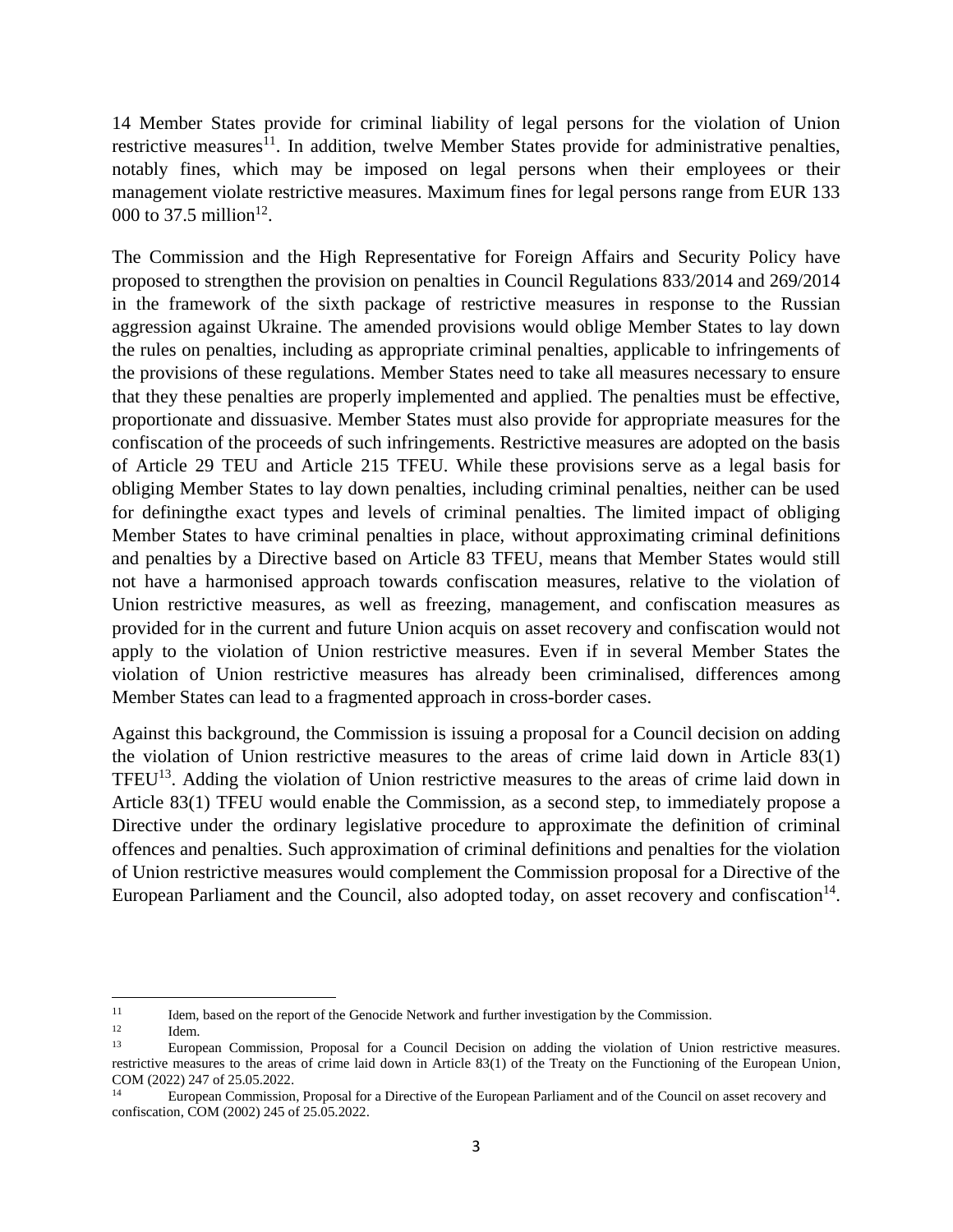This proposal significantly reinforces the current EU asset recovery framework, composed of the Confiscation Directive and the Council Decision on asset recovery offices<sup>15</sup>.

The proposed Directive on on asset recovery and confiscation contributes to the effective application of Union restrictive measures in two ways. Firstly, it requires Member States to launch asset tracing and identification investigations where necessary to prevent, detect or investigate criminal offences related to the violation of Union restrictive measures, and to extend the mandate of asset recovery offices to swiftly trace and identify property of individuals and entities subject to EU targeted financial sanctions, and urgently freeze it whenever necessary to prevent its removal from the jurisdiction. Secondly, by making the enhanced rules on asset recovery and confiscation applicable to the criminal offence of violation of Union restrictive measures, the proposal would ensure the effective tracing, freezing, management and confiscation of proceeds derived from the violation of Union restrictive measures, pending the approximation of criminal definitions and penalties for the violation of Union restrictive measures.

As explained in more detail in the proposal for a Council decision on adding the violation of Union restrictive measures to the areas of crime laid down in Article  $83(1)$  TFEU<sup>16</sup>, the criteria referred to in Article 83(1) TFEU for adding therein a new area of crime, relating to the crossborder dimension of that area of crime (nature, impact, special need to combat on a common basis), are met.

This is the case because the violation of Union restrictive measures should be qualified as an area of crime and is already categorised as such by a majority of Member States<sup>17</sup>, but not yet covered by the existing list of Union crimes provided for by Article 83(1) TFEU. Moreover, this is a particularly serious area of crime, since it may perpetuate threats to international peace and security, undermine the consolidation and support for democracy, the rule of law and human rights and result in significant economic, societal and environmental damage.

Furthermore, the violation of Union restrictive measures has a clear and at times even inherent cross-border dimension, which requires a uniform cross-border response at EU level and global level. Not only are these crimes usually committed by natural and legal persons operating on a global scale but in some cases Union restrictive measures even forbid cross-border operations (e.g. restrictions on banking services).

In addition, the fact that Member States have very different definitions and penalties for the violation of Union restrictive measures under their administrative and/or criminal law suggests that the same conduct might be sanctioned with different penalties and different enforcement levels. This creates a risk of forum shopping by individuals and companies and, generally,

 $\overline{\phantom{a}}$ 

<sup>15</sup> Directive 2014/42/EU of the European Parliament and of the Council of 3 April 2014 on the freezing and confiscation of instrumentalities and proceeds of crime in the European Union, OJ L 127, 29.4.2014, p. 39–50; Council Decision 2007/845/JHA of 6 December 2007 concerning cooperation between Asset Recovery Offices of the Member States in the field of tracing and identification of proceeds from, or other property related to, crime, OJ L 332, 18.12.2007, p. 103–105.

<sup>16</sup> European Commission, Proposal for a Council Decision on adding the violation of Union restrictive measures to the areas of crime laid down in Article 83(1) of the Treaty on the Functioning of the European Union.

See the overview provided for by Genocide Network, *Prosecution of sanctions (restrictive measures) violations in national jurisdictions: a comparative analysis*, 2021.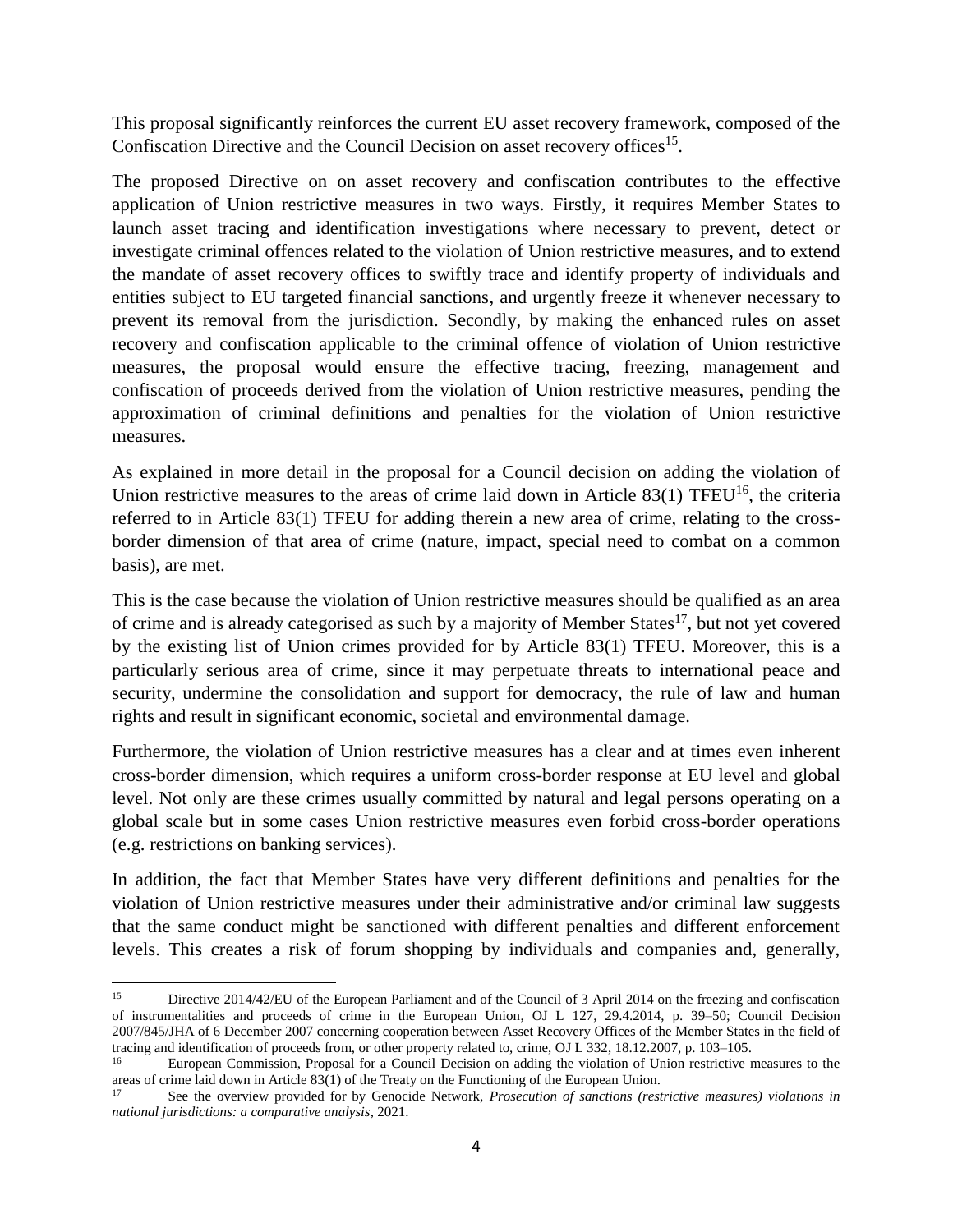undermines the credibility of the Union's objectives to maintain international peace and security and uphold common Union values. Therefore, there is a special need for common action at Union level to address the violation of Union restrictive measures by means of criminal law. The Union could also promote a global level playing field in this respect.

Finally, the different definitions and penalties for the violation of Union restrictive measures under Member States' administrative and/or criminal law represent an obstacle to the consistent application of Union policy on restrictive measures.

In view of the urgent need to hold individuals and legal persons involved in the violation of Union restrictive measures accountable, the annex to this Communication already outlines the main elements that a future Directive on criminal penalties for the violation of Union restrictive measures could contain. This will facilitate swift engagement with the European Parliament and the Council on the matter.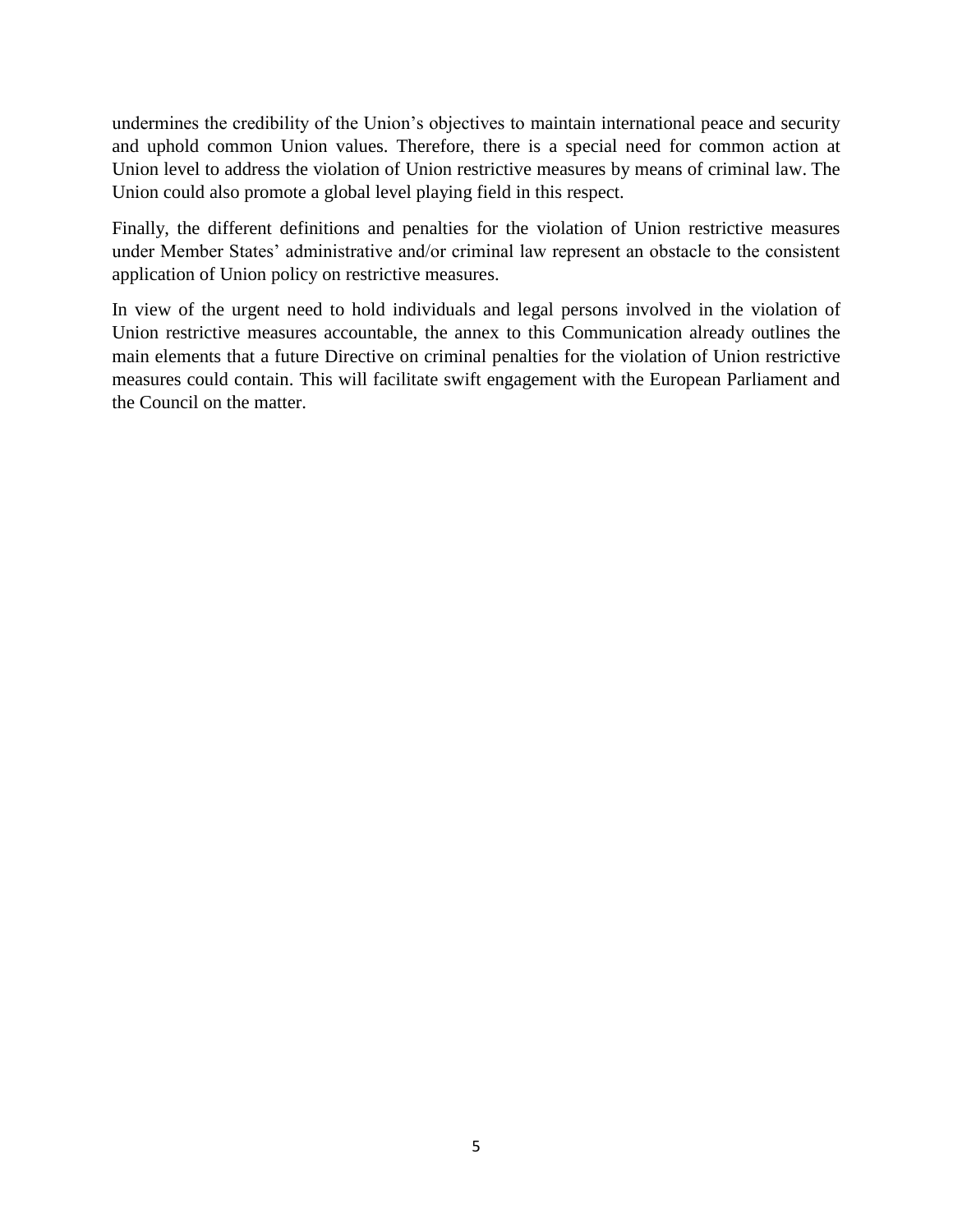

EUROPEAN **COMMISSION** 

> Brussels, 25.5.2022 COM(2022) 249 final

ANNEX

# **ANNEX**

*to the Communication from the Commission to the European Parliament and the Council*  **Towards a Directive on criminal penalties for the violation of Union restrictive measures**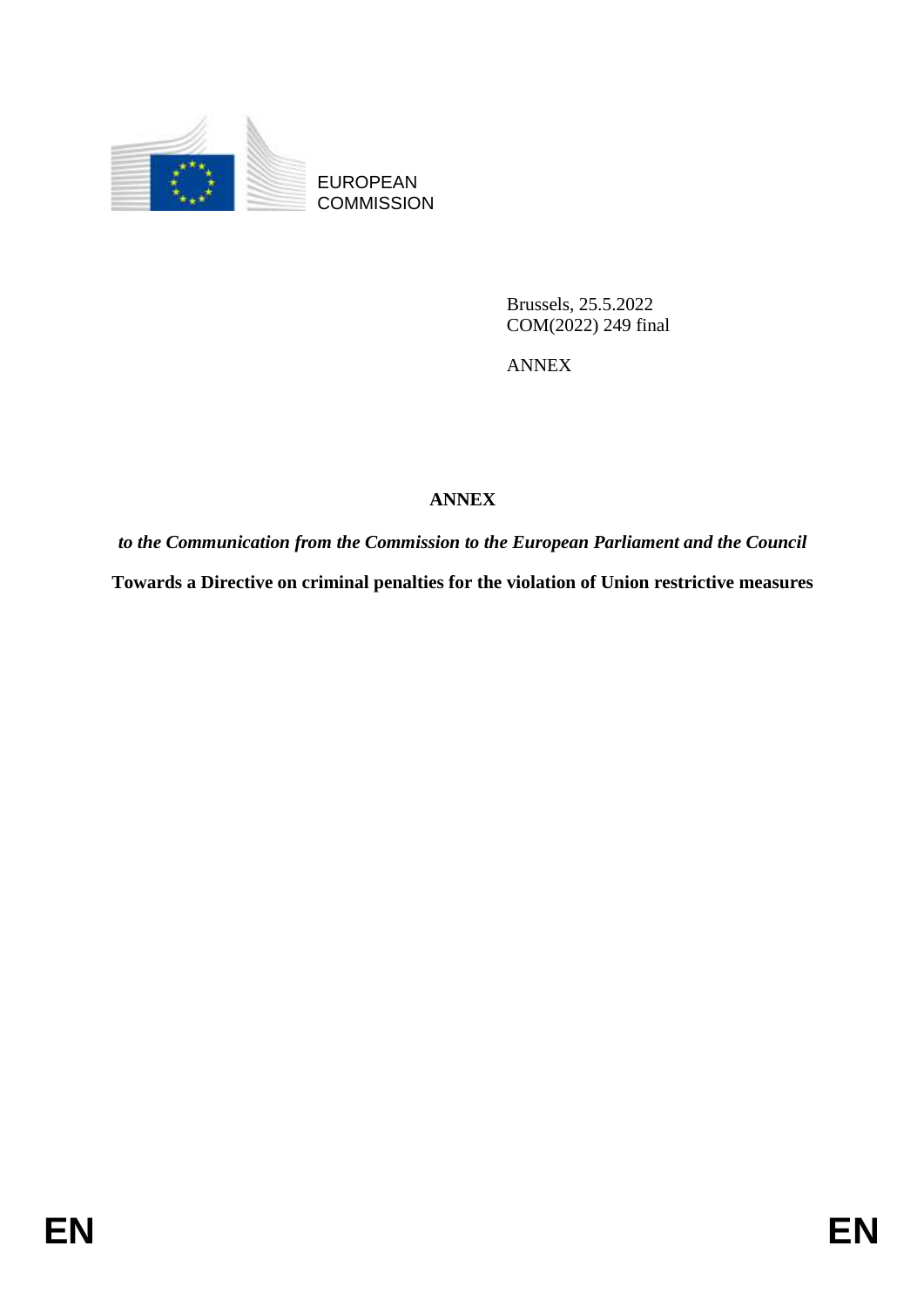#### **1.1. Introduction**

Adding the violation of Union restrictive measures to the areas of crime laid down in Article 83(1) of the Treaty on the Functioning of the European Union ('TFEU') would enable the Commission to propose a Directive under the ordinary legislative procedure, which could approximate the definition of criminal offences and penalties.

Such a Commission proposal would need to comply with the principles of subsidiarity and proportionality governing all EU action<sup>1</sup>. It would also need to be in line with Better Regulation requirements<sup>2</sup>. Furthermore, the proposal would need to consider the specificities of criminal law<sup>3</sup>. In particular, the approximation of criminal law definitions and penalties would have to take into account the differences between the criminal justice systems of the Member States, including as regards penalties.

Moreover, the subsequent Directive would need to respect fundamental rights and observe the principles laid down in the Charter of Fundamental Rights of the European Union ('the Charter')<sup>4</sup>. Notably, compliance of the provisions of the Directive with the rights to liberty and security, the protection of personal data, the right to property, the right to an effective remedy and to a fair trial, the presumption of innocence and the right of defence, the principles of legality, including the principle of non-retroactivity of criminal penalties and proportionality of criminal offences and penalties, as well as the principle of *ne bis in idem*, would need to be ensured.

The future Directive would cover a range of criminal law issues which are customary in Union Directives based on Article 83 TFEU. The following is an illustrative list of possible provisions to be included in the future legislative proposal.

#### **1.2. Scope**

The first provision would set out the purpose and scope of the Directive, and in particular clarify that it applies to the violation of Union restrictive measures. These restrictive measures are adopted pursuant to Article 29 of the Treaty on European Union (TEU) and Article 215 TFEU and include targeted individual measures, i.e., asset freezes, prohibitions to make available funds and economic resources and restrictions on admissions (travel bans), as well as sectoral restrictive measures, i.e. arms embargoes or economic and financial measures (e.g. import and export restrictions, restrictions on the provision of certain services, such as banking services).

 $\overline{\phantom{a}}$ <sup>1</sup> Articles 5(1) and 5(4) of the Treaty on European Union; Protocol No. 2 on the application of the principles of subsidiarity and proportionality.

<sup>2</sup> Interinstitutional Agreement between the European Parliament, the Council of the European Union and the European Commission on Better Law-Making, OJ L 123, 12.5.2016, p. 1–14.

<sup>3</sup> Communication from the Commission to the European Parliament, the Council, the European Economic and Social Committee and the Committee of the Regions, Towards an EU Criminal Policy: Ensuring the effective implementation of EU policies through criminal law, COM (2011) 573 final, 20.09.2011; Council conclusions on guidelines for future criminal law in EU legislation, Council doc. 14162/09 of 9.10.2009; European Parliament resolution of 22 May 2012 on an EU approach to criminal law, OJ C 264E, 13.9.2013, p. 7–11.

<sup>4</sup> Charter of Fundamental Rights of the European Union, OJ C 326, 26.10.2012, p. 391–407.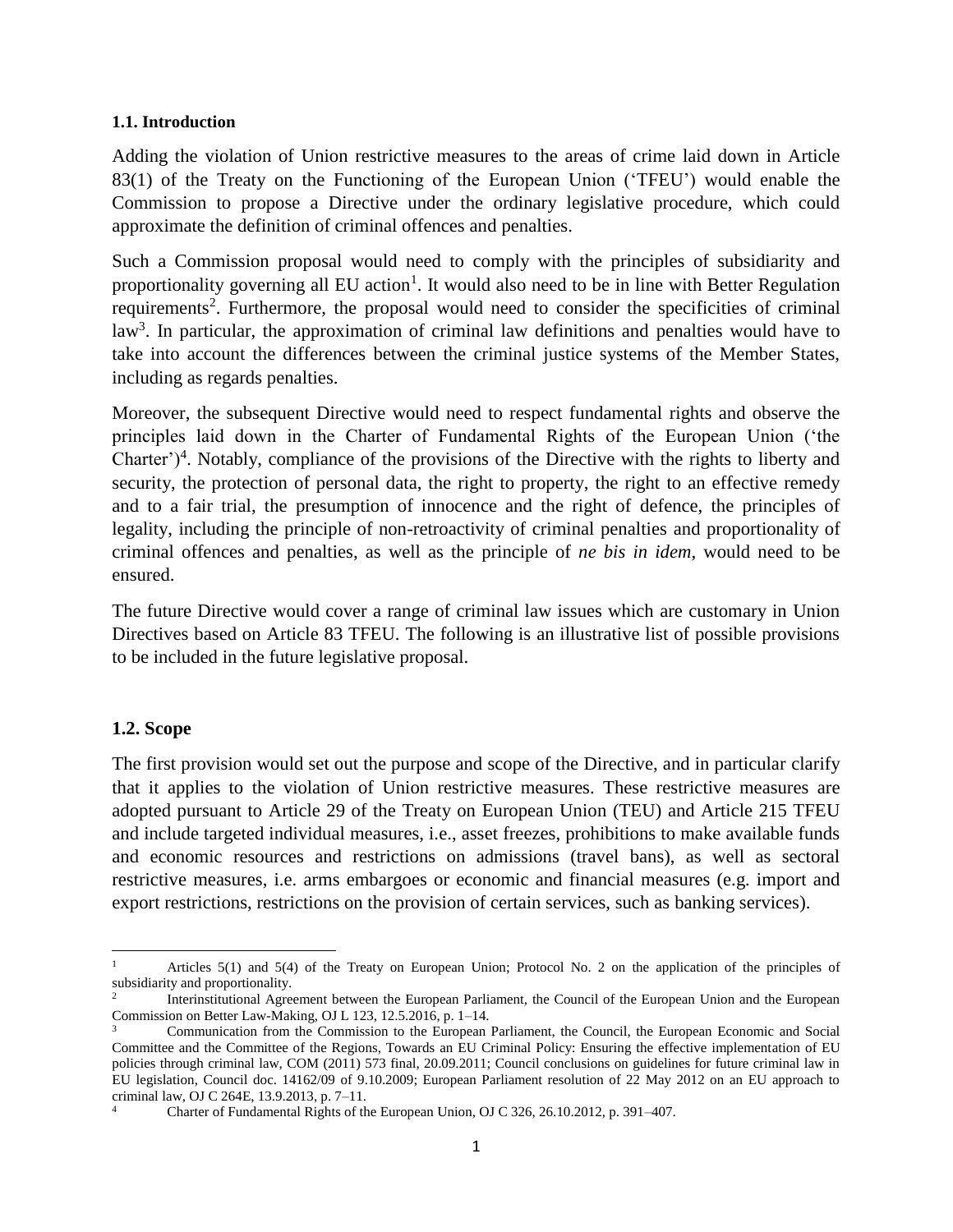# **1.3. Definitions**

This Article of the Directive would contain all relevant definitions, including, when appropriate by means of cross-referencing the provisions of the Council Regulations and Decisions on restrictive measures. These definitions would include, among others 'restrictive measures', 'designated entity' and 'designated person'. A relevant example of a criminal law measure in which the use of similar cross-references in the provision on definitions are included, is Directive 2014/57/EU on criminal sanctions for market abuse (Market Abuse Directive)<sup>5</sup>.

## **1.4. Criminal offences, including incitement, aiding, abetting and attempt**

The Articles on the offences to be approximated by the Directive would include precise definitions of various criminal offences related to violations of Union restrictive measures, such as:

- making funds or economic resources available directly or indirectly, to, or for the benefit of, a designated person/entity;
- failing to freeze funds or economic resources belonging to or owned, held or controlled by a designated person/entity;
- engaging in prohibited financial activities, such as providing prohibited loans or credit;
- engaging in prohibited trade, commercial or other activities, such as importing or exporting goods and technology covered by trade bans, or providing prohibited services;
- breaching applicable conditions under authorisations granted by competent authorities;
- failure to comply with any obligation to provide information to the authorities, such as the obligation to declare any assets belonging to, owned, held or controlled by a designated person/entity;
- engaging in actions or activities that seek to directly or indirectly circumvent the restrictive measures, with knowledge and intent, including by being involved in schemes designed to conceal the assets or involvement of designated persons/entities, by assisting the targets of restrictive measures to evade their impact, or by providing misleading information to authorities;
- non-reporting a violation of restrictive measures, or activities that seek to circumvent them, in violation of a specific obligation to report.

The offences to be approximated, unless otherwise provided, would require intent, or at least gross negligence based on knowledge that the conduct concerns persons, entities, activities or property subject to restrictive measures, or ignoring restrictive measures or related legal prohibitions (wilful blindness).

The Directive would also include related offences, such as money laundering. For the latter, a provision would oblige Member States to take the necessary measures to ensure that the money

 $\overline{\phantom{a}}$ <sup>5</sup> Directive 2014/57/EU of the European Parliament and of the Council of 16 April 2014 on criminal sanctions for market abuse (market abuse directive), OJ L 173, 12.6.2014, p. 179–189, Article 2.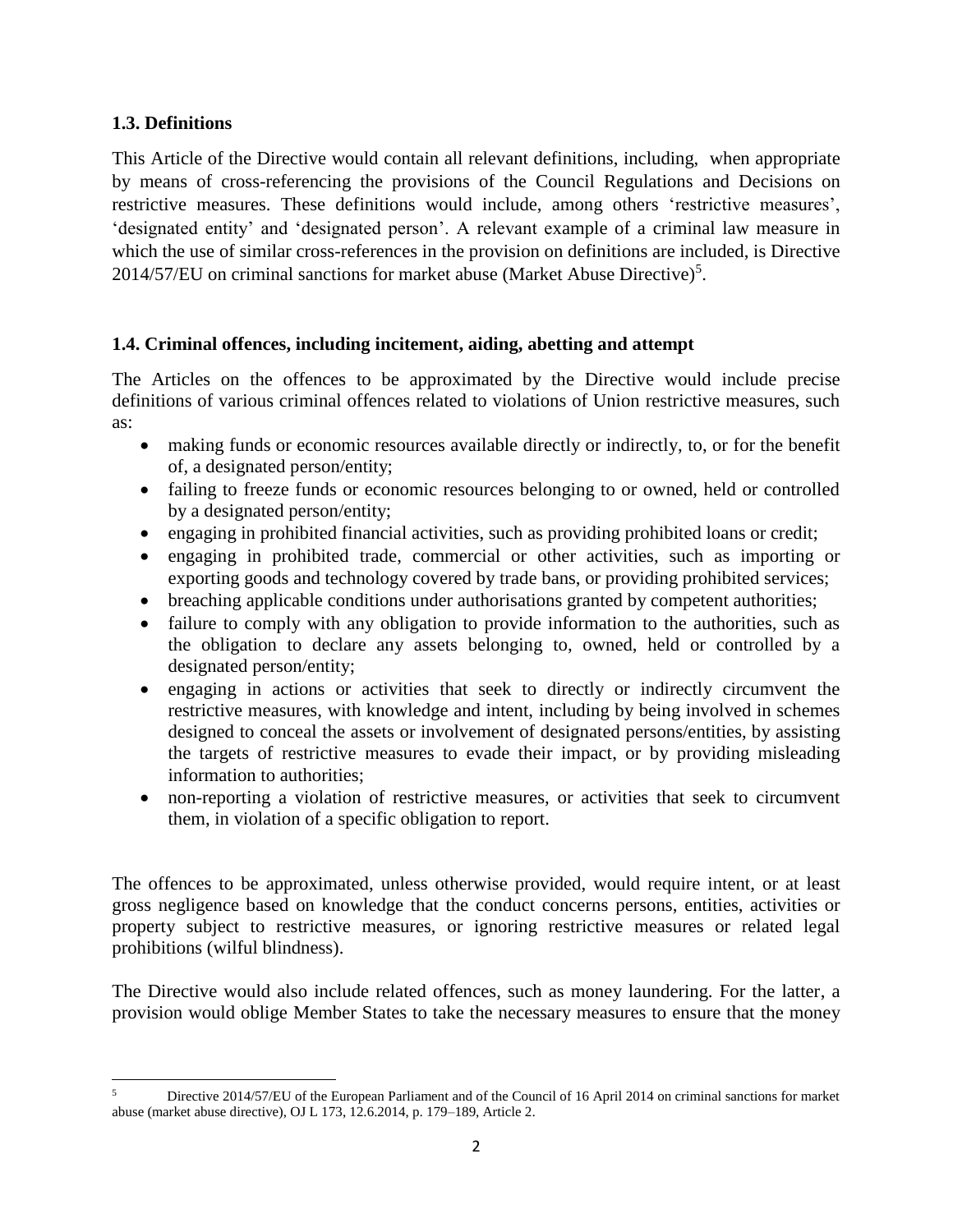laundering offence, as described in Article 3 of Directive (EU) 2018/1673<sup>6</sup>, applies to property derived from the criminal offences covered by the Directive.

The Directive would furthermore contain a provision obliging Member States to take the necessary measures to ensure that inciting, aiding and abetting the commission of the criminal offences referred to in the Directive, as well as the attempt to commit such offences, are punishable as criminal offences<sup>7</sup>.

# **1.5. Penalties for natural and legal persons**

Council Regulations adopted under Article 215 TFEU systematically include a provision requiring Member States to adopt national rules providing for effective, proportionate and dissuasive penalties to be applied in the event of infringements of the provisions of the relevant Regulation<sup>8</sup>. As this obligation leaves significant gaps between the levels and types of penalties, the future Directive should contain an Article on penalties for natural persons. These penalties would be applicable to all offences mentioned in section 1.4. above, and equally require Member States to apply effective, proportionate and dissuasive penalties as well as to set out a certain minimum of the maximum criminal penalties, including fines for natural persons. Such penalties should be proportionate in relation to the considerable seriousness of the offences<sup>9</sup>.

In addition, the Directive would include a provision on the liability of legal persons. This provision would be applicable to all offences mentioned in section 1.4 above. In accordance with this provision, Member States would need to provide for penalties and the liability of legal persons:

- (i) for any of the criminal offences referred to in section 1.4. committed for their benefit by persons having a leading position within the legal person; or
- (ii) for the lack of supervision or control by persons in a leading position which has made possible the commission, by a person under their authority, of any of the abovementioned criminal offences for the benefit of that legal person $10$ .

The Directive would also approximate penalties applicable to legal persons. In particular, the Member States would be required to take the necessary measures to ensure that a legal person held liable pursuant to the relevant provisions discussed in section 1.4. is subject to effective, proportionate and dissuasive penalties, including:

- criminal or non-criminal fines:
- temporary exclusion from access to public funding, including tender procedures, grants and concessions;
- temporary or permanent disqualification from the practice of business activities;

 $\overline{a}$ <sup>6</sup> Directive (EU) 2018/1673 of the European Parliament and of the Council of 23 October 2018 on combating money laundering by criminal law, OJ L 284, 12.11.2018, p. 22 -30.

Directive (EU) 2017/1371 on the fight against fraud to the Union's financial interests by means of criminal law ('PIF Directive'), OJ L 198, 28.7.2017, p. 29–41, Article 5; Market abuse directive, Article 6.

<sup>8</sup> For an example, see Article 8 of Council Regulation (EU) No 833/2014 of 31 July 2014 concerning restrictive measures in view of Russia's actions destabilising the situation in Ukraine, consolidated text available at [EUR-Lex -](https://eur-lex.europa.eu/legal-content/EN/TXT/?uri=CELEX%3A02014R0833-20220413) [02014R0833-20220413 -](https://eur-lex.europa.eu/legal-content/EN/TXT/?uri=CELEX%3A02014R0833-20220413) EN - EUR-Lex (europa.eu).<br>9

<sup>&</sup>lt;sup>9</sup> See also PIF Directive, Article 7; Market abuse directive, Article 7.<br><sup>10</sup> See also PIF Directive, Article 6; Market abuse directive, Article 8.

See also PIF Directive, Article 6; Market abuse directive, Article 8.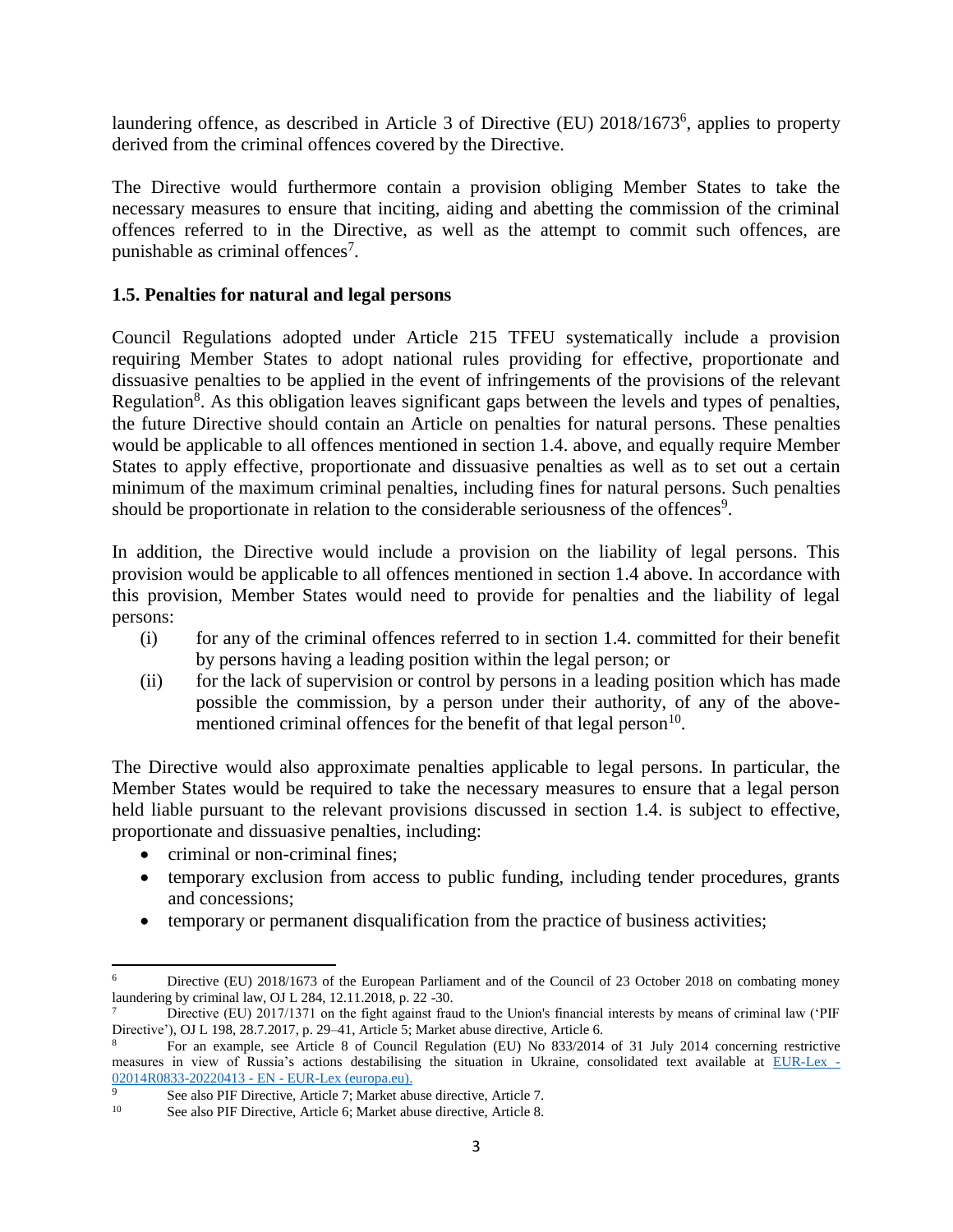- withdrawal of permits and authorisations to pursue activities which have resulted in committing the offence;
- placing under judicial supervision;
- judicial winding-up; and
- $\bullet$  temporary or permanent closure of establishments used for committing the offence<sup>11</sup>.

In addition, the Directive could provide that Member States should take the necessary measures to ensure that legal persons that benefit from the commission by others of offences in violation of Union restrictive measures are punishable by fines, the maximum limit of which should be not less than a certain percentage of the total worldwide turnover of the legal person in the business year preceding the fining decision.

The liability of legal persons would not exclude the possibility of criminal proceedings against natural persons who are the perpetrators of the criminal offences provided for in section 1.4.

# **1.6. Aggravating and mitigating circumstances**

The Directive would also contain an Article setting out the aggravating circumstances to be taken into account when penalties are applied for an offence referred to in section 1.4. above. Those aggravating circumstances could include:

- grave consequences of the breach in view of the purposes of the restrictive measures;
- high value of the funds, economic resources, goods or technology in question;
- the offence was committed by a public official when performing his/her duties;
- the offence was committed in the context of private professional activity, including by breaching one's professional duties;
- commission of the offence within the context of a criminal organisation in the sense of Framework Decision 2008/841/JHA<sup>12</sup>;
- the offence involved the use of false or forged documents;
- the offender committed similar previous infringements of Union law on restrictive measures;
- the offender actively obstructed investigation activities, or intimidated or interfered with witnesses; and
- the offence generated or was expected to generate substantial financial benefits (with the notion of substantial financial benefits to be further defined in a recital).

The Directive would equally contain an Article setting out mitigating circumstances to be considered when penalties are applied to an offence referred to in section 1.4. above. In particular, in accordance with this Article, the Member States would be obliged to ensure that, in relation to the above-mentioned offences, certain facts would be regarded as a mitigating circumstance. This would for example apply to the fact that an offender provided the

 $11$ <sup>11</sup> See also PIF Directive, Article 10; Market abuse directive, Article 9.<br>
Council Framework Decision 2008/841/IHA of 24 October 2008.

<sup>12</sup> Council Framework Decision 2008/841/JHA of 24 October 2008 on the fight against organised crime OJ L 300, 11.11.2008, p. 42–45.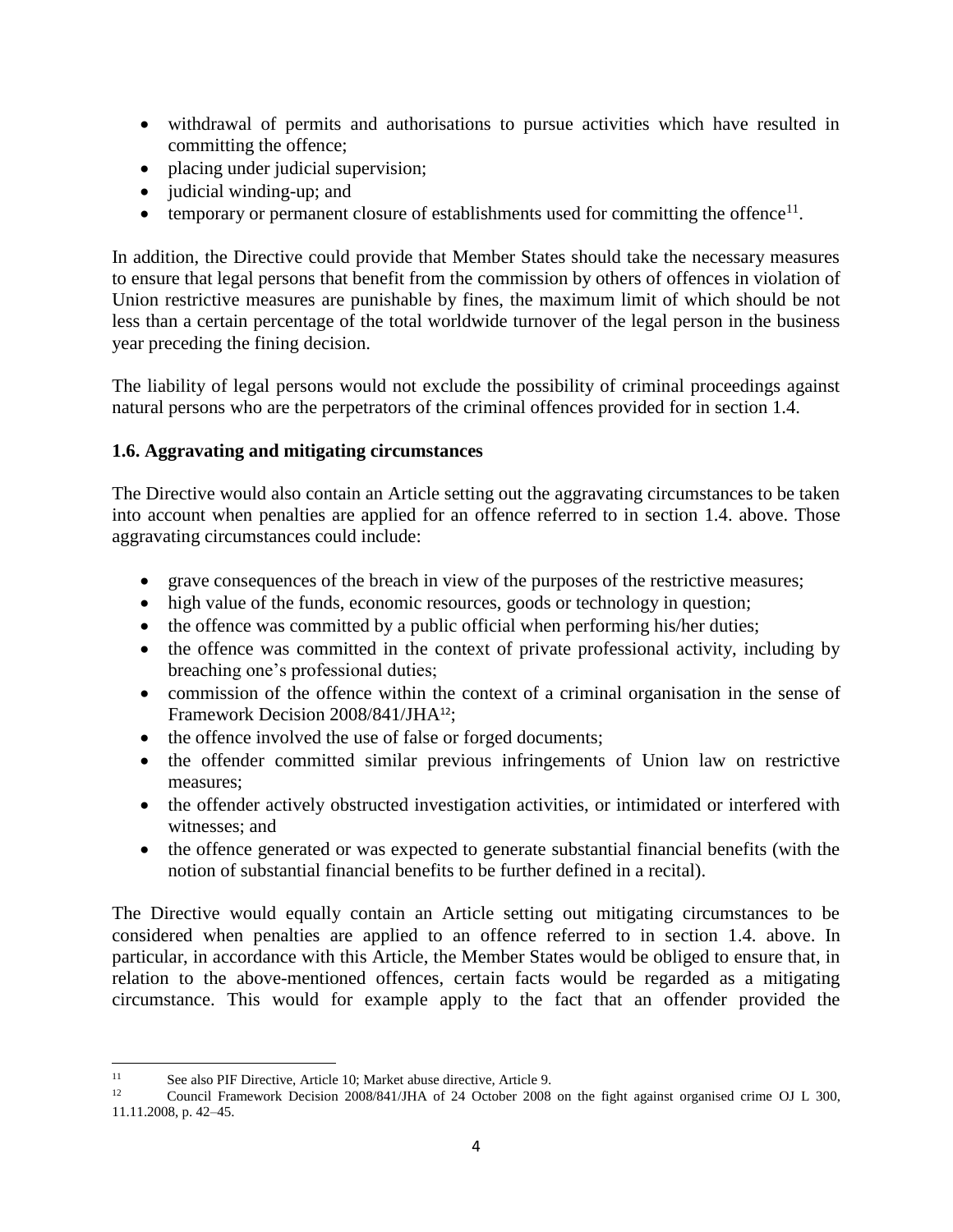administrative or judicial authorities with information which they would not otherwise have been able to obtain, helping them to identify or bring to justice the other offenders or find evidence.

# **1.7. Jurisdiction rules**

The Directive would also include a provision on jurisdiction rules. Inter alia, following the example of Article 11 of Directive (EU) 2017/1371 on the fight against fraud to the Union's financial interests by means of criminal law ('PIF Directive'), a Member State would need to establish jurisdiction over the offences referred to in section 1.4., where the criminal offence would be committed in whole or in part within its territory or where the offender is one of its nationals. Furthermore, Member States would be obliged to inform the Commission if they decide to extend their jurisdiction over offences committed:

- (i) by habitual residents in their territory;
- (ii) for the benefit of a legal person established in their territory; or
- (iii) by one of their officials acting in his or her official duty.

In cases where the offender is one of their nationals, Member States would not be allowed to make the exercise of jurisdiction subject to the condition that a prosecution can only be initiated following:

- (i) a report made by the victim in the place where the criminal offence was committed; or
- (ii) a denunciation from the State of the place where the criminal offence was committed.

Council Regulations adopted under Article 215 TFEU systematically include the following jurisdiction clause:

"This Regulation shall apply:

(a) within the territory of the Union, including its airspace;

(b) on board any aircraft or any vessel under the jurisdiction of a Member State;

(c) to any person inside or outside the territory of the Union who is a national of a Member State; (d) to any legal person, entity or body, inside or outside the territory of the Union, which is incorporated or constituted under the law of a Member State;

(e) to any legal person, entity or body in respect of any business done in whole or in part within the Union."

This would also be reflected in the Directive. In particular, following paragraph (e) above, Member States would be required to extend their criminal jurisdiction to non-EU persons outside EU territory insofar as their business has an EU nexus (which may, by extension, also concern their assets).

#### **1.8. Limitation periods**

The Directive would include a provision applicable to all offences mentioned in section 1.4 above, which would require the establishment of a minimum limitation period, as well as a provision on the limitation period for the enforcement of penalties following a final conviction.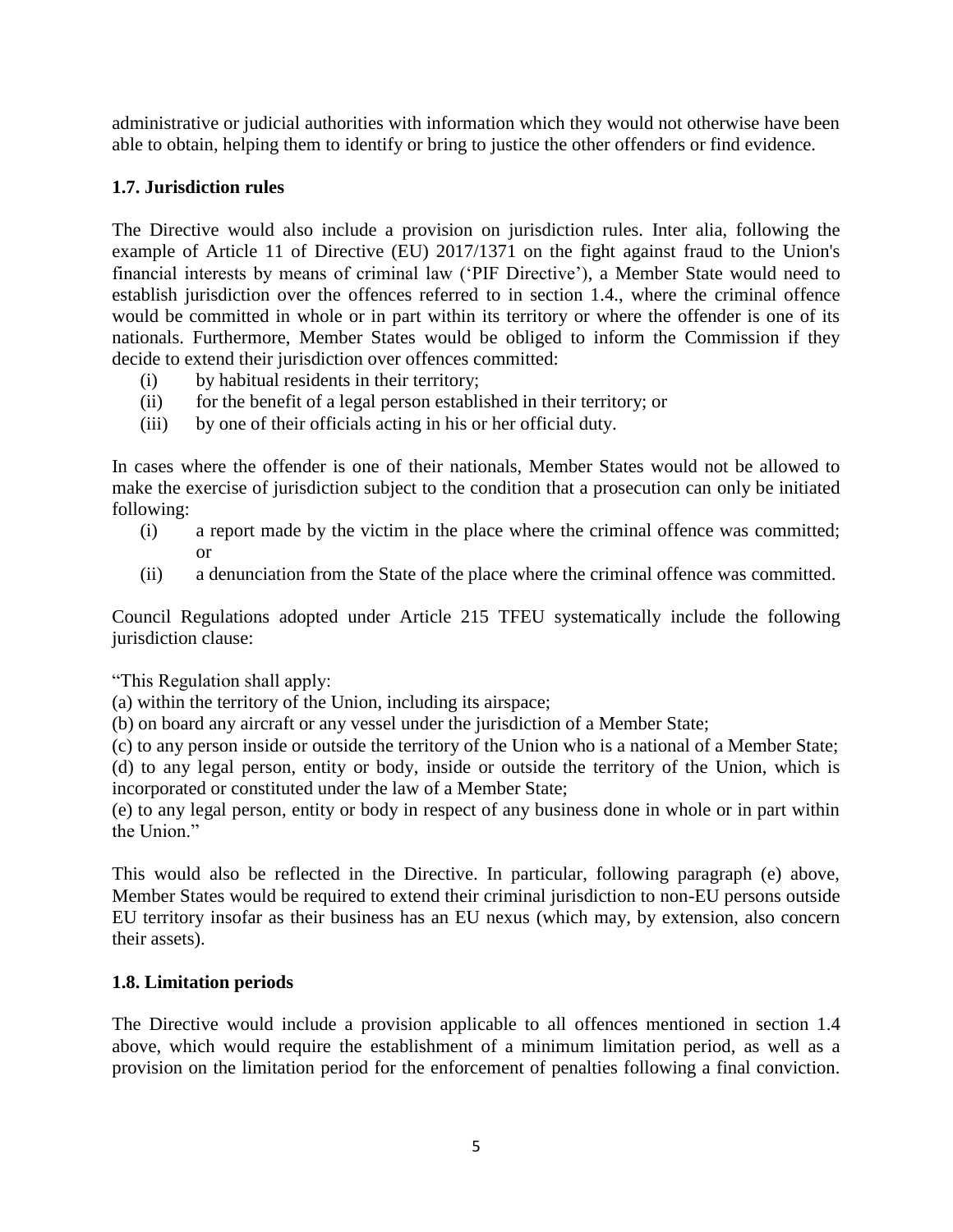A relevant example may be found in Article 12 of the PIF Directive. In accordance with this Article, Member States have to:

- (i) prescribe limitation periods for a sufficient period of time after commission of the criminal offences referred to in the Directive in order for those criminal offences to be tackled effectively, with minimum limitation periods applying to offences punishable by a maximum penalty of at least four years of imprisonment;
- (ii) take the necessary measures to enable penalties to be enforced.

# **1.9. Cooperation between Member States, Union institutions, bodies, offices and agencies as well as with third states**

To enhance the investigation of cases with a cross-border element, the Directive would include a provision which would require mutual cooperation between Member States' competent authorities, Union institutions, bodies, offices and agencies, including Eurojust and Europol<sup>13</sup>. This provision of the Directive would also facilitate the sharing of information on practical issues (in particular, patterns of circumvention, e.g. structures to hide the true ownership/control of assets) with authorities in other Member States and with the Commission.

## **1.10. Whistle-blowers**

To enhance the effectiveness of the Union restrictive measures, the Commission recently launched the EU Sanctions Whistle-blower  $Tool<sup>14</sup>$ . Due to the importance of the whistleblowers' contribution to the proper application of the Union restrictive measures, the Commission proposal would provide for an obligation for Member States to take the necessary measures to ensure that the protection granted under Directive (EU) 2019/1937<sup>15</sup> is applicable to persons reporting criminal offences referred to in the Directive. Furthermore, Member States would be obliged to take all necessary measures to ensure that persons reporting offences referred to in the Directive and providing evidence or otherwise cooperating with the investigation, prosecution or adjudication of such offences, were given the necessary support and assistance in the context of criminal proceedings<sup>16</sup>.

# **2. WAY FORWARD**

Once the Council reaches an agreement and the European Parliament grants its consent to add the violation of Union restrictive measures to the areas of crime laid down in Article 83(1) TFEU, the Commission would be in the position to immediately propose a Directive under the

 $\overline{\phantom{a}}$ <sup>13</sup> See also PIF Directive, Article 15.

<sup>14</sup> European Commission, Overview of sanctions and related tools, available at [https://ec.europa.eu/info/business](https://ec.europa.eu/info/business-economy-euro/banking-and-finance/international-relations/restrictive-measures-sanctions/overview-sanctions-and-related-tools_en#whistleblower)[economy-euro/banking-and-finance/international-relations/restrictive-measures-sanctions/overview-sanctions-and-related](https://ec.europa.eu/info/business-economy-euro/banking-and-finance/international-relations/restrictive-measures-sanctions/overview-sanctions-and-related-tools_en#whistleblower)[tools\\_en#whistleblower.](https://ec.europa.eu/info/business-economy-euro/banking-and-finance/international-relations/restrictive-measures-sanctions/overview-sanctions-and-related-tools_en#whistleblower)

Directive (EU) 2019/1937 of the European Parliament and of the Council of 23 October 2019 on the protection of persons who report breaches of Union law, OJ L 305, 26.11.2019, p. 17–56.

See also Proposal for a Directive of the European Parliament and of the Council on the protection of the environment through criminal law and replacing Directive 2008/99/EC, COM(2021)851 final, 15.12.2021, Article 13.